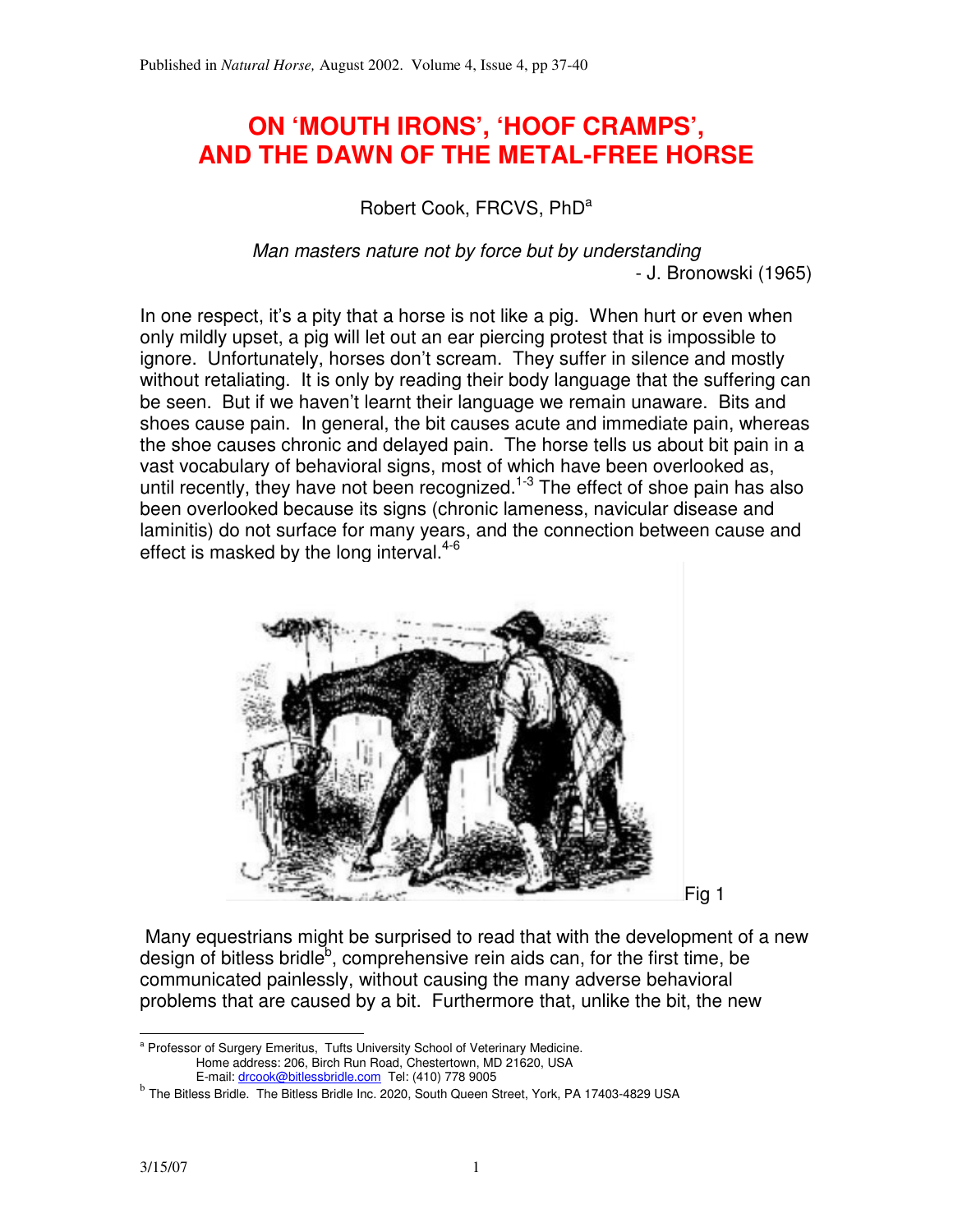bridle does not interfere with breathing and striding, or trigger contraindicated digestive system responses.<sup>1-3</sup> As a result, horses can now be controlled better in all disciplines, will perform better, and be safer to ride and drive without bits than with bits. Happily, one does not have to be a professional horseman to reap these advantages. Because removal of the bit eliminates at least 50 problems caused by the bit, the art of both schooling and riding is simplified. There being no disadvantages or contraindications for use of the new bridle $\text{c}_1$ , essentially no learning curve for the horse, and very little for the rider, the advantages are readily available. Even the greenest novices are saved from themselves by a method of control that can neither hurt nor confuse a horse. Their progress is no longer blocked by bit-induced problems and they more readily become proficient riders because, as they are no longer inflicting pain, their horses are more compliant.

A second surprise and more good news is that, with the development of a natural management system<sup>d</sup>, horses remain sounder, perform better, live longer, and are safer to ride and drive without shoes than with shoes. Surveys have repeatedly shown that lameness is the primary cause of wastage in the horse industry. This being so, the prospect of improving the welfare of the horse, of reducing the toll of accidents to equestrians, and of lightening the emotional and financial cost to horse owners represents a landmark in the history of equitation. As will be made clear, this also represents a reformation that is long overdue.

To those who have not studied the evidence, these claims might sound outrageous. A skeptics instant response might be to say, 'Of course, such claims can only prove that whoever made them knows nothing about horses.' Yet both these claims are the serious conclusions of two research veterinarians who have been working on these topics for many years.

Dr. Hiltrud Strasser of Germany has been studying the horse's hoof for the last 20 years. In three books4-6 and in her website, www.strasserhoofcare.com, she provides compelling evidence for the indictment of stalling and shoeing, and the case for the naturally-boarded, high-performance, barefoot horse. Figure 1 illustrates one of the regrettably common endpoints of stalling and shoeing, a horse with deformed hooves and, therefore, navicular disease. Figure 2 illustrates an equally avoidable endpoint, laminitis. Strasser's management system enables the 'slow-poison' of traditional management to be avoided. This prevents navicular syndrome, laminitis and a slew of other problems. As a result, horses can live longer, more productive, and less painful lives. Applied therapeutically, it enables many horses to fully recover from so-called incurable problems such as navicular syndrome, laminitis and other causes of chronic lameness.

 $\frac{c}{c}$  Apart from FEI regulations that require use of a bit in certain competitions

d Strasser's Hoof Care and Holistic Lameness Rehabilitation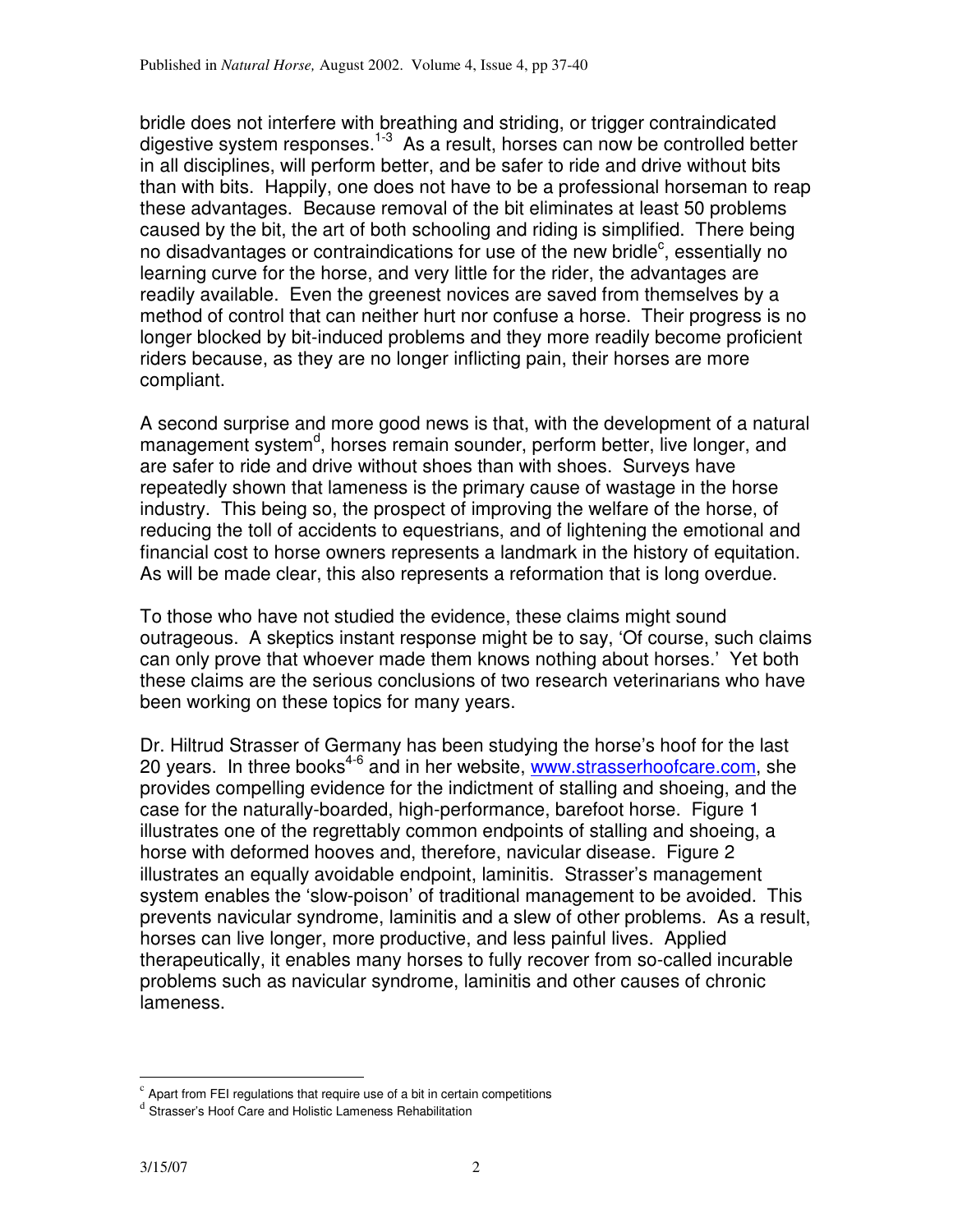A second veterinarian has been studying the horse's head, neck and chest for the last 50 years. Since 1999, he has published three articles with evidence to show that the bit is harmful to the welfare, health and safety of horse and rider (or driver) and an impediment to performance<sup>1-3</sup>. These articles are available on his website, www.bitlessbridle.com, where readers will find that their author is also the author of this essay. When it was first published in 1860, Figure 3 carried the satirical caption, "Various modes of forming that which all men speak of with admiration, as 'a good mouth'." It illustrates some of the more obvious abuses of the bit. Sadly, this is only the tip of the iceberg as it is now apparent that the bit causes a whole cascade of problems and harms most systems of the horse except perhaps the reproductive system. For example, Figure 4 illustrates one way in which the bit damages the skeletal system. In a museum survey of 65 skulls from adult horses, 75% exhibited bone spurs on the bars of the mouth.<sup>6</sup>



Fig 2

But if the above conclusions are difficult to swallow, some readers may be further surprised to learn that, in the National Sporting Library in Middleburg, Virginia, there is a book containing similarly seditious views from a third veterinarian who was writing nearly 200 years ago. Within its leather, quarto binding is a series of articles and monographs by a veterinarian who came extraordinarily close to both these conclusions early in the  $19<sup>th</sup>$  century. The book carries the title of one of its monographs, "The History of the Horse." It consists of a partial collection of the writings of a remarkable Englishman, Bracy Clark (1771-1860), Fellow of the Linnean Society and Member of the Royal Institute of France. The purpose of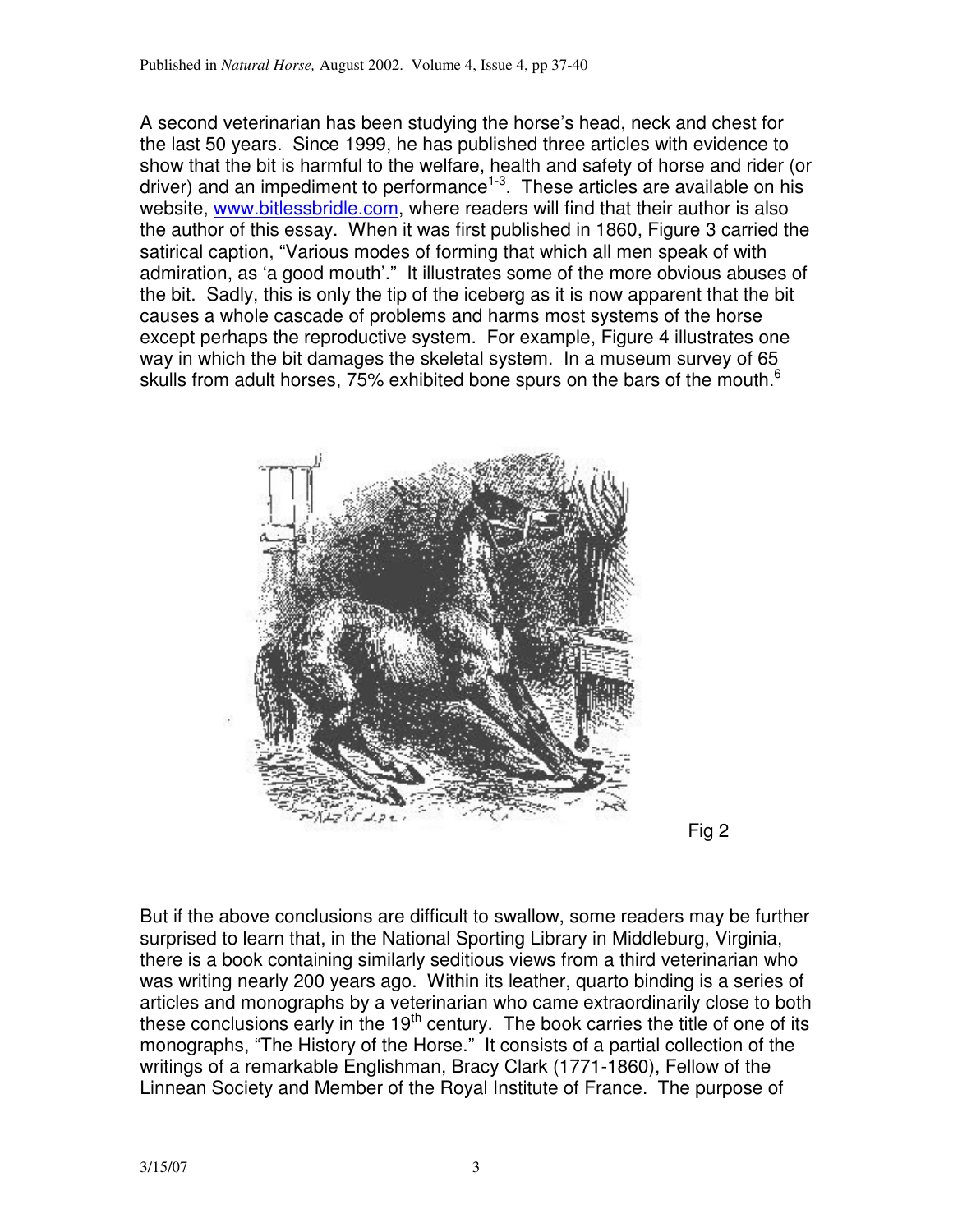this essay is to alert readers to the existence of this buried treasure. Bracy Clark had a deep understanding of the true nature of the horse and his work provides historical support for the more recent observations quoted above. $^e$ 

In an appendix to her first book  $4$ , Dr. Strasser drew my attention to Clark's observations on the horse's hoof. She had chanced upon his work after having already completed her own research. Understandably, she was both delighted and disconcerted to discover that he had stolen some of her thunder by publishing conclusions similar to her own about the essentially elastic nature of the horse's foot and the evils of traditional shoeing. However, though his work was groundbreaking, he had not developed Strasser's answer to the "iron ring", a method for the barefoot management of the high-performance horse.<sup>†</sup>



Similarly, it was while I was browsing through Clark's collected works at the National Sporting Library that, to my delight, I came across his 1835 monograph 'A Treatise on the Bits of Horses (Chalinologia)." Once again, though Clark railed against the iniquity of the bit and urged the gentlest use of the least offensive bit, he did not provide the ultimate answer; a method of communication that dispensed with the bit entirely.

Nevertheless, his observations on both subjects are stimulating, valuable, and pioneering. Sadly, in return for drawing these truths to the attention of his colleagues in the embryonic veterinary profession of his day he was ridiculed,

-

 $^e$  Bracy Clark's writings are also available in other rare book collections around the world.

 $^{\rm f}$  Clark was living, of course, at a time when most horses were kept for utilitarian purposes. Today, horses are kept predominantly for leisure purposes and a more humane management system is both practical and preferable.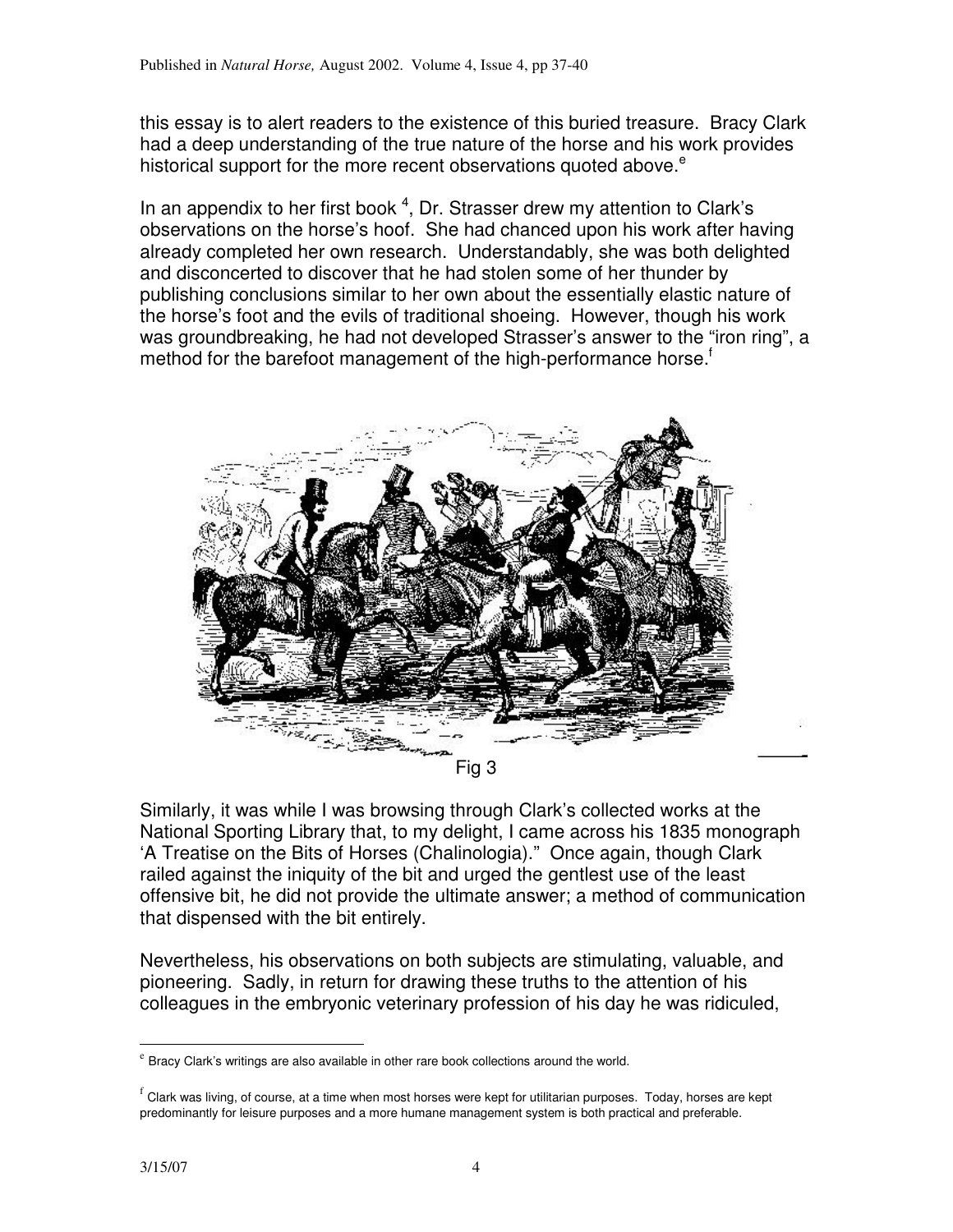vilified and shunned. As Milton said, "Truth never comes into the world but like a bastard, to the ignominy of him who brings her forth."

Bracy Clark read both Latin and Greek, and spoke both French and German. He had already served a seven-year apprenticeship to a human surgeon before he became one of the first pupils at The Veterinary College, which opened in London in 1792.<sup>g</sup> He was probably a help to Charles Vial<sup>h</sup>, a Frenchman who had been appointed the first Professor and whose English was shaky. When the college opened its Infirmary in 1793, it was Clark who led in the first horse. After Vial died "of a fever" in the autumn of 1793, Edward Coleman - a young and inexperienced human surgeon - became his successor. Coleman knew little about horses and, in Clark's own words, found his pupil, "a troublesome guest", warning him off with the rebuke, 'Mr. Clark, either you or I must quit the College'." Accordingly, Clark was hastily examined and passed after three years at college. He toured veterinary facilities on the continent and then established a successful practice in London, specializing in draft horses. Throughout his long working life he was an original thinker and prolific author, who never hesitated to publish ideas at variance with his peers.



Fig 4

Clark, who records meeting George Stubbs<sup>i</sup>, researched tirelessly and wrote iconoclastically. His topics included etymology, the history of the horse, equine anatomy, bits, bots, blindness, broken wind, gripes, how to age a horse, their socalled vices, and, "the object of our most particular solicitude and attention", the hoof of the horse. Justice cannot be done to the man in a short review but I

j

<sup>&</sup>lt;sup>g</sup> Now the Royal Veterinary College, University of London

<sup>&</sup>lt;sup>h</sup> Hoping to be mistaken for an aristocrat fleeing from the French revolution, on arriving in England he adopted the grandiloquent name of Charles Vial de St. Bel.

<sup>&</sup>lt;sup>i</sup> Probably from glanders, though "Dr Crawford ... observed that he had never seen in this country any fever that so strongly resembled the plaque"

<sup>&</sup>lt;sup>j</sup> "I saw the author about 6 months before his death. He lived in Somerset-street, Portman square, and complained heavily of the little encouragement he had experienced, even by those who were expending thousands in one way or another, in their pleasures with these animals."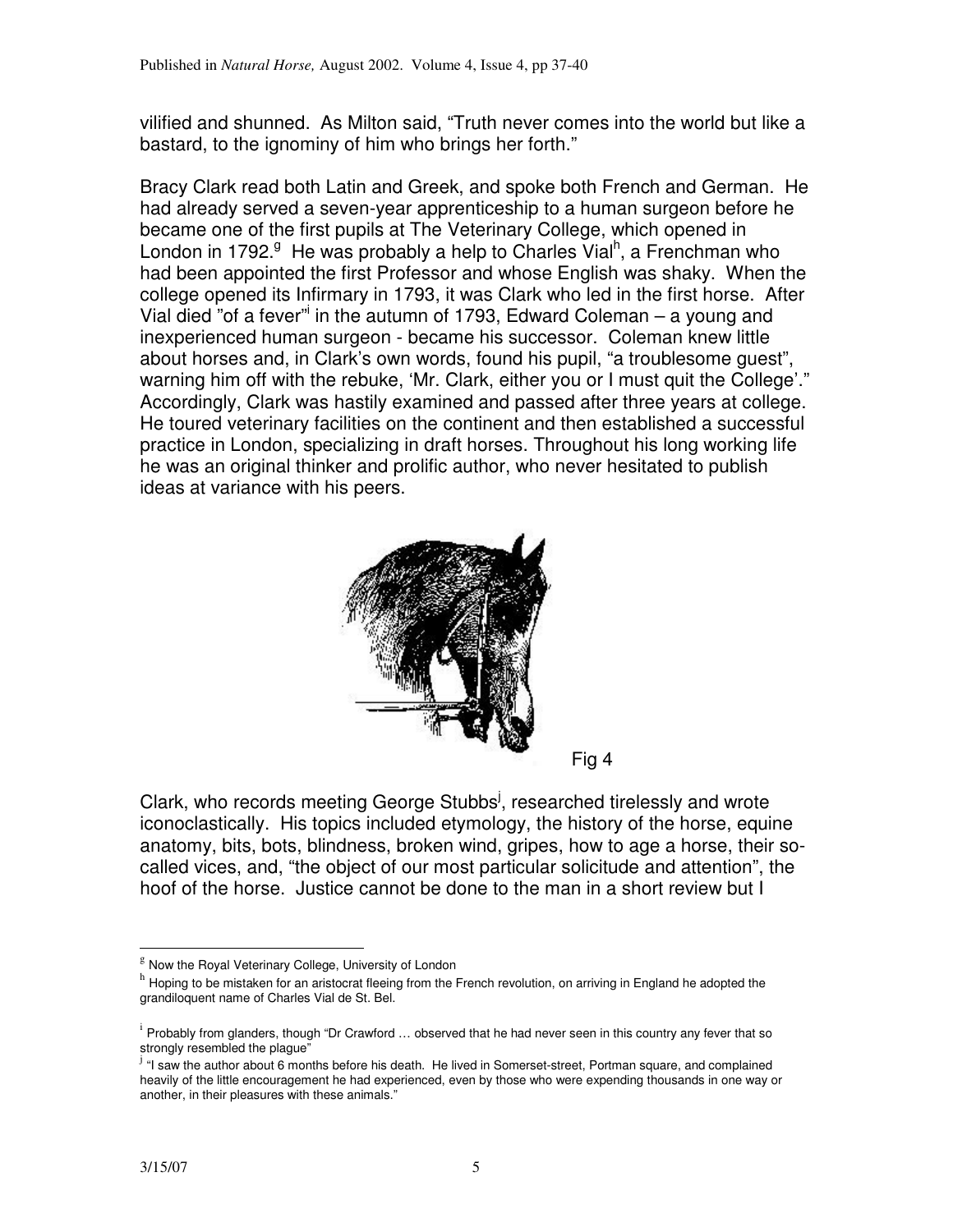would like to select a few of his observations on leverage bits ("wrenching irons") and horseshoes ("hoof cramps").

Clark rightly avers that, generally speaking, the horse "is docile and easily instructed" and, this having been admitted, a severe bit is unwarranted. Such "abominable torture" constitutes "a gratuitous and unnecessary infliction. The true biting of the horse does not require complication or harshness, or severity, but, on the contrary, every purpose is best served and obtained by the direct contrary. Since harshness is much more likely to produce the disobedience and danger that it pretends to prevent … making [horses] commit from pain and rage, the very faults complained of…." Clark appeals for the bit to provide "a language of communication" that has "douceur or softness." He writes "May we not define the true art of biting to be the applying to the mouth of the horse such mouthpieces and reins as shall be sufficient for the necessary guidance of the animal, and for adequate restraint when required, and that these be of the mildest kind consistently with the accomplishment of these purposes." Clark reminds us that the historical record indicates that control has not always depended on the use of a bit. "Indeed, two nations of noble horsemen dexterous in [simultaneously] drawing the bow and managing their steeds, viz. the Numidians and the Parthians, appear to have never soiled or debased their horses' mouths with the iron, yet managed their fiery coursers with pre-eminent skill and address.<sup>\*\*</sup> He also notes seeing "cart-horses coming from the country with their loads, and without any bits whatever in their mouths." Later in the treatise, Clark quotes Berenger, the equerry to George III, "The horseman … should not act the part of a tyrant, but of a lover." He also quotes Xenophon on what, today, we call the half-halt. "When you would wish to slacken the pace of an eager horse, that hurries on too fast, and would pacify his fury, and make him go more temperately, or even oblige him to stop, you should not attempt to do it at once and with violence, but artfully and by degrees, gently pulling him in, then yielding the bridle, and playing with his mouth, in such a manner as though you wished rather to win his consent than to force his obedience." Clark points out that the bars of the mouth are knife-edges. He also observes that they are not always symmetrical and that the bar on one side may be higher than on the other. One wonders how often such asymmetry accounts for bitted horses lugging to one side. Having from the start of the treatise made clear that he was highly critical of bits, especially those "violent and painful machines" the "chain-curb" bits, Clark devotes 20 pages of this 63-page thesis to a section "On the Abuses of Biting." He was of the opinion that the bit "after shoeing and whipping, is the worst torture the horse has now to endure."

Clark refers to the hoof as "this beautiful organ" and laments "its destruction by common shoeing." He describes how he first became aware of the healthy

l

<sup>&</sup>lt;sup>k</sup> Elsewhere Clark adds, "Perhaps the Parthians, or Numidians, were the earliest riders of horses, and for this reason, that they simply guided them by a short wand held in their hand without any rein, which was certainly the most simple way of any, and therefore probably the first."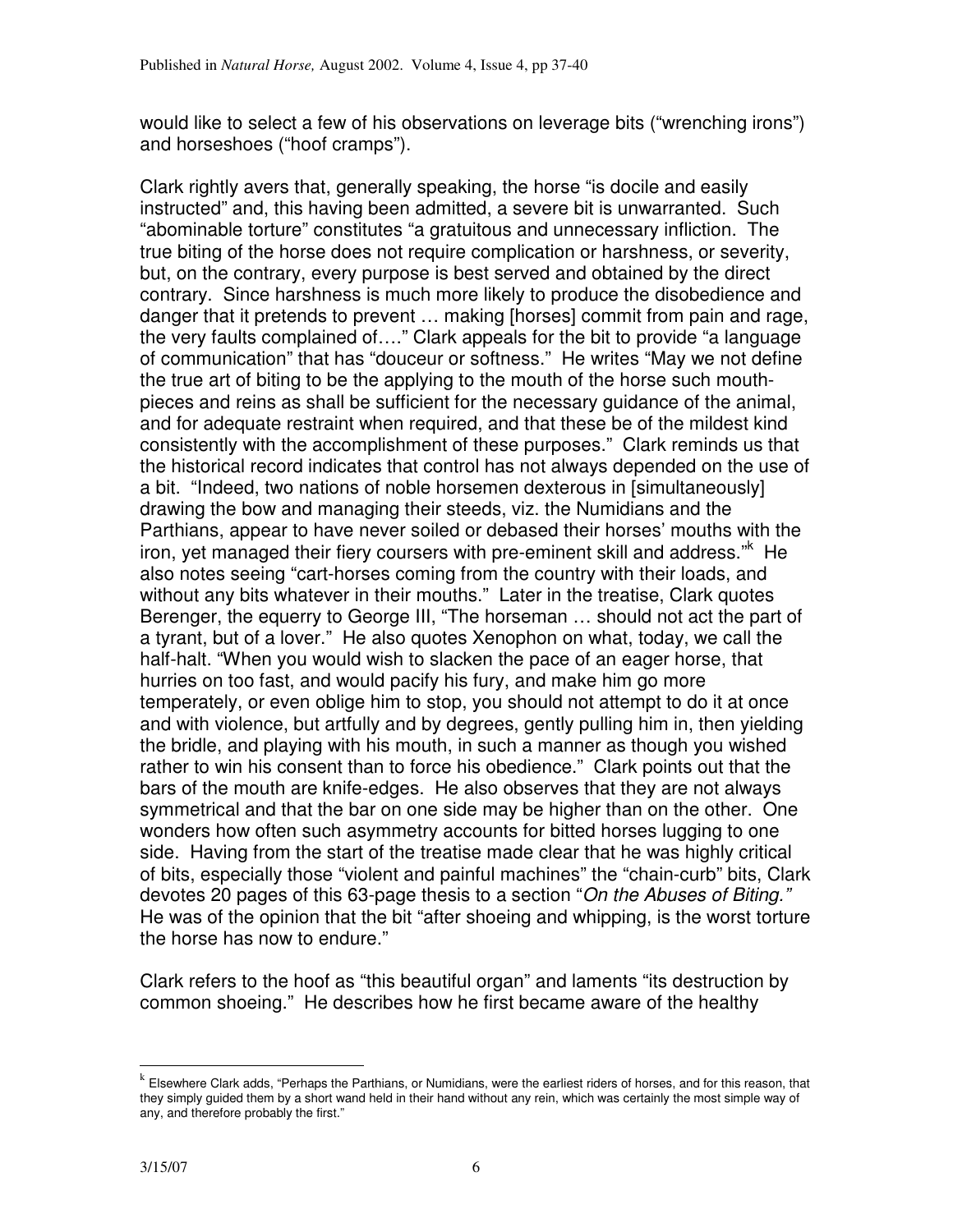(unshod) hoof's ability to expand when bearing weight<sup>!</sup>. "It was not till after many disappointments in turning horses out to grass to recover feet, without success, that I began to apprehend that it was the too solid resistance of the shoe and nails to an organ endowed with a high degree of natural elasticity, that produced these effects." To prove that shoeing prevented necessary expansion "an experiment was necessary of a very tedious description, that of following the same foot with plaster casts for several years, and comparing them. And the evidence obtained was, a constant annual diminution and hardening of the foot, from the too rigid embrace of its protector." He recognized that it was not only the hoof wall that became contracted at the heel but that the shape of the coffin bone itself was similarly distorted. No wonder, he realized, that turning a horse out to grass for a few months "to recover feet" was not long enough to allow time for the bone to remodel. As a result of shoeing, he noted that the foot became progressively narrow with each passing year until it became "stunned, benumbed, and contracted." Feet were "reduced by ironing to two thirds their natural dimension! And hardened with bone where no bone should exist." He drew attention to the fact that this serious "diminishment of volume" was so common that a deformed hoof was widely mistaken by the teachers of the day for a healthy hoof.<sup>m</sup> He invented a shoe that hinged at the toe, so that each branch of the shoe could expand with the foot. It was nailed on one side of the hoof only and he called it his "Steel Tablet Expansion Shoe." Clark notes that shoeing was first introduced during the Dark Ages and that 'the slow mischief of its effects was [not] perceived till lately<sup>n</sup> ... bringing to the horse more sufferings than all his other cruelties and wrongs put together."

In the long history of the domestic horse, the practice of stalling and shoeing is relatively recent, having only become popular since 1000 AD. Similarly, though the bit was probably introduced almost at the same time as the horse was first domesticated, horses have also been frequently controlled without bits. Nevertheless, these metal items have become so ingrained in our traditions and so familiar that they will not be relinquished easily. In spite of the evidence against them, the proposition that they are harmful to the health of the horse will generate considerable resistance. We can expect an outcry but, as Kenneth Galbraith remarked, "the familiar is always defended with much more moral fervor just before it becomes foolish." We must be prepared for this and not let it blind us to the fact that, in the new millennium, there is now nothing to prevent us from granting our horses relief from the injustice of iron and this "cruel and unmerited suffering." But it is not only the welfare of the horse that can be

j

 $^{\rm l}$  He would demonstrate to a client by requiring them first to measure the raised fore foot of his (presumably unshod) mare at its widest point. Having fixed the screw of the caliper compasses at this measurement, he would ask the client to try and place the calipers across the same foot when the horse was standing on a flat stone with the other fore foot raised. This attempted and the client agreeing that it was impossible, Clark would now throw his arms around the neck of his horse and, suspending his whole weight, ask the client to try again. "The expansion became such as to be actually visible, and the compasses would in no respect pass the hoof."

 $^{\rm m}$  Sadly, this remains a problem to this day

<sup>&</sup>lt;sup>n</sup> He quotes his own 'Dissertation on the Foot and Shoeing', of 1809